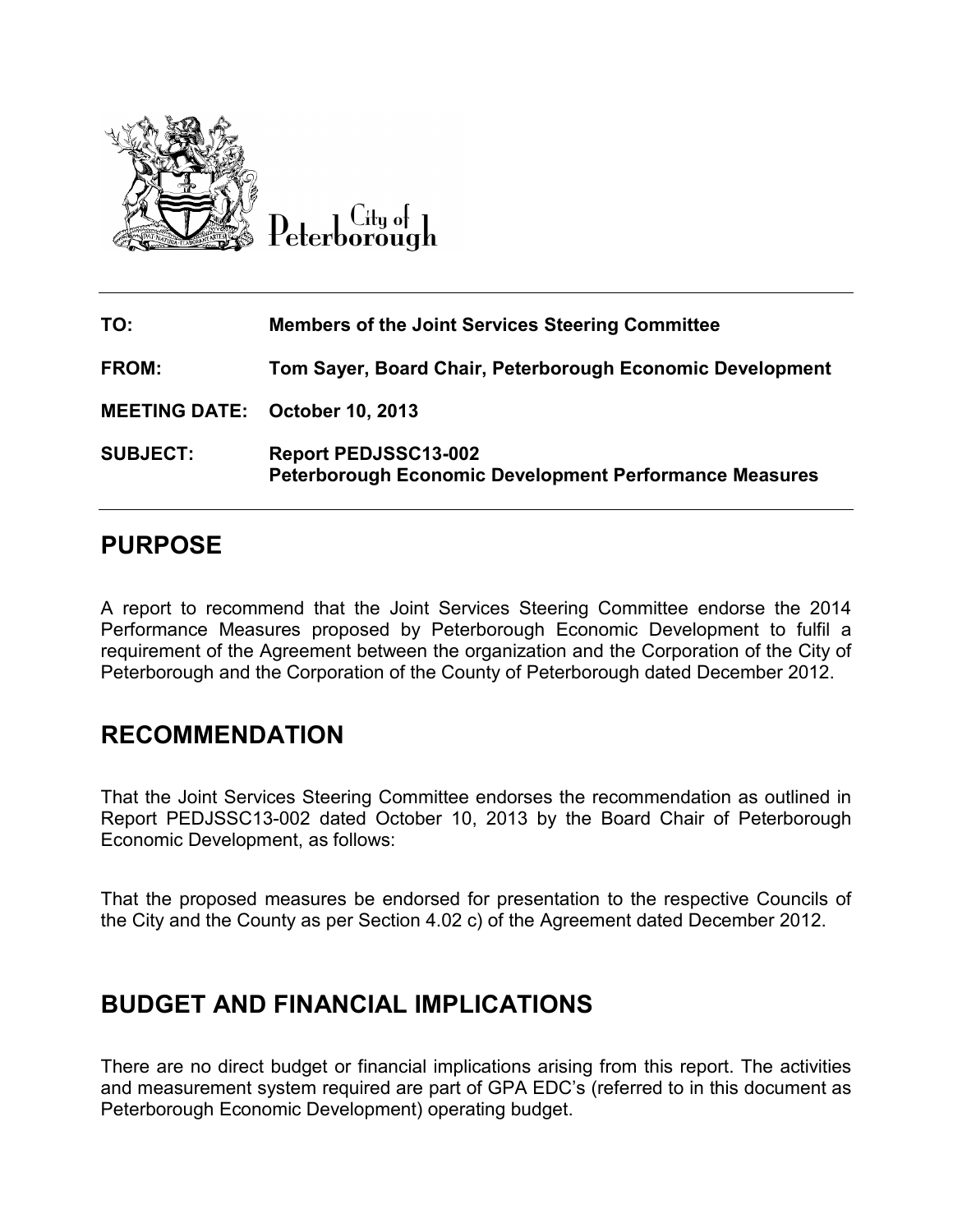# **BACKGROUND**

Peterborough Economic Development acts as the primary economic development organization of the region of Peterborough. The organization has the responsibility for the provision of economic development and tourism activities within the City and County of Peterborough. The terms and conditions of the delivery of these services are contained in an agreement between the three parties which comes up for renewal every four years.

Prior to the development of the December 2012 agreement, the Board of Directors of Peterborough Economic Development instructed the Executive Committee to ensure that the new agreement improves the understanding of Peterborough Economic Development's activities and outcomes amongst the Peterborough Economic Development's primary stakeholders and the residents of the Peterborough Region. The Executive proposed a modified format that moved description of the core activities into an appendix of the agreement (Appendix A) that would be reviewed annually to ensure the activities are aligned with the strategic direction of the County and City of Peterborough. In addition, it was proposed that two additional appendices be created:

- i) Appendix B containing measures to demonstrate the progress of Peterborough Economic Development in achieving its strategic plan and also to demonstrate the impact of the Corporation's actions and programmes on key measures of Economic Development in the City and County of **Peterborough**
- ii) Appendix C containing additional services provided by Peterborough Economic Development to the City, the County or both that are funded outside of the base funding provided by the Agreement.

The December 2012 agreement indicated that in the last quarter preceding the fiscal and calendar year, the Board would present to the Joint Services Steering Committee and to each Council a set of measures that will be used to monitor and guide Peterborough Economic Development's actions in the upcoming year. The proposed metrics for Appendix B are the subject of this report.

Performance measurement is not a simple task for Economic Development. Measures such as reduced unemployment or increased average wages can be measured but determining the impact of a specific set of activities can often be difficult due to the number of uncontrollable factors at play. Historically, measures of inputs (dollars spent, human resources applied) and outputs (events held, calls made, trade shows attended) have been used to demonstrate the effort being expended because outcomes (impact) were too difficult to measure. More recently, stakeholders in all sectors have been become insistent on accountability and demonstrating impact. Performance Measurement Systems focused on outcomes are currently encouraged by international (IEDC), national (EDAC) and provincial (EDCO) economic development organizations.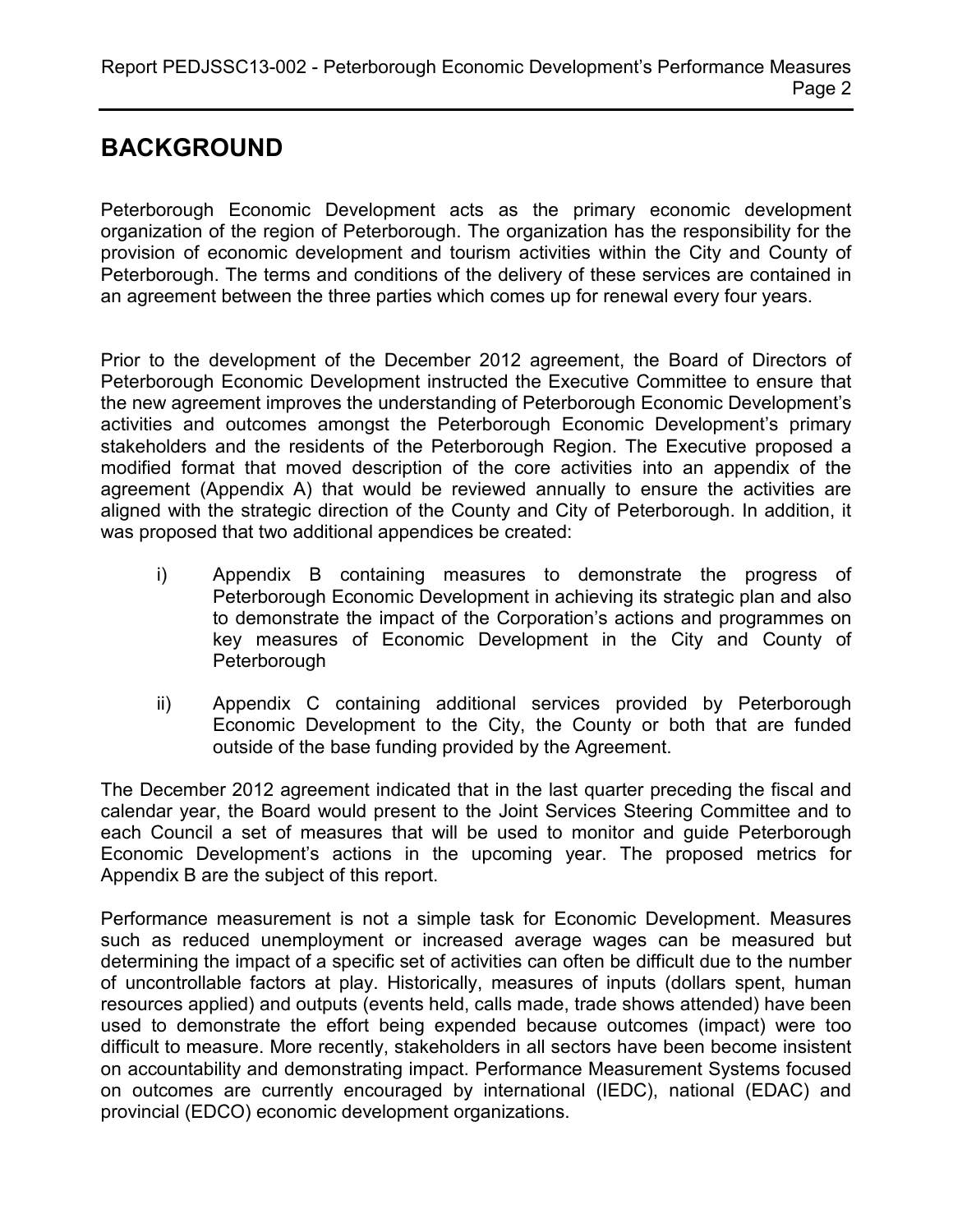The 14 measures which are being proposed for Appendix 'B' of the agreement are fully integrated into the operation of Peterborough Economic Development's work plans. In 2012 Peterborough Economic Development developed a Performance Measurement System based on the Balanced Scorecard model. The full organization, with the facilitation of a consultant, was engaged in the development of the System and the individual scorecards upon which it is based. It was decided that the Key Performance Indicators in the scorecards would emphasize outcome measures rather than activity measures. Each staff scorecard has a maximum of 13 objectives, the top 3 being weighted to generate fifty percent of the total score. The KPI's are measured on a monthly, quarterly or annual basis depending on the nature of the objective. This generates over 200 objectives which flow into the 13 organizational performance indicators that make-up the President and CEO's Score Card which is reviewed quarterly by the Board of Directors. These thirteen metrics plus Director level metrics make up the KPI's which are being recommended as Appendix 'B' of this report. (There is no Appendix A, 'B' is used to maintain consistency with the Agreement.)

2013 was the first year for this measures focused process. Based on the experience gained in 2013 and the evolving relationship with GPIC, some of this year's measures have been modified.

Upon Joint Services Steering Committee approval of the annual measures, they will be presented to both Councils for approval.

Submitted by,

Dan Taylor **Tom Sayer** Tom Sayer President and CEO Board Chair Peterborough Economic Development Peterborough Economic Development

Contact Name: Tom Sayer Phone: 705-760-6310 Fax: 705-743-3093 E-Mail: [tlsayerx@nexicom.net](mailto:tlsayerx@nexicom.net)

Attachments: Appendix B: Peterborough Economic Development's 2014 Annual Performance Measures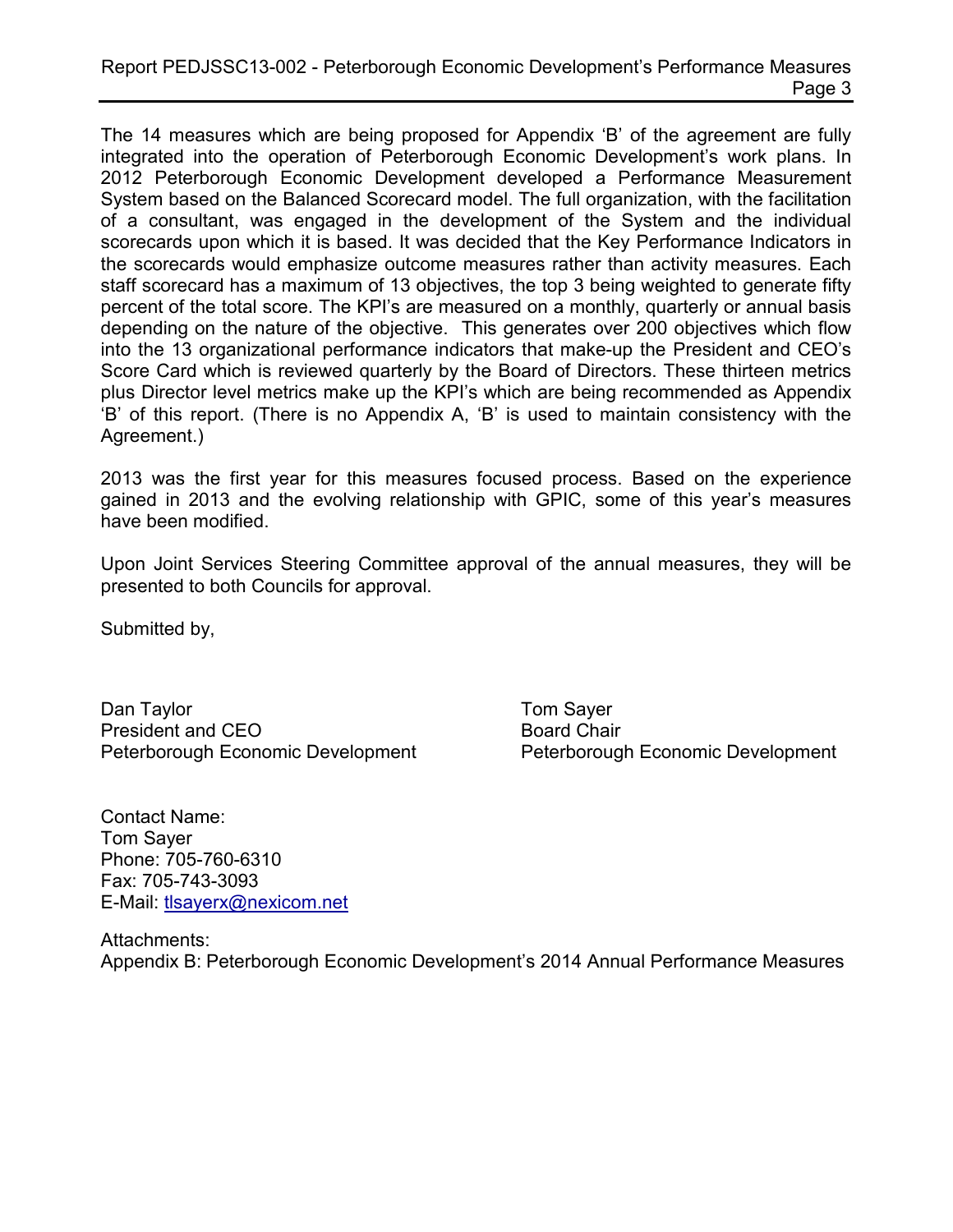#### APPENDIX B

### **GPAEDC 2014 ANNUAL PERFORMANCE METRICS**

#### **Corporate Mission**

#### **1. Business Retention and Expansion**

- 1.1. Achieve **60** business start-ups, relocations or expansions by Peterborough Economic Development clients.
- 1.2. Peterborough Economic Development client announcements of additional jobs or retention which will over the course of one year result in the net addition/retention of **130** jobs.
- 1.3. Achieve an economic impact on the community of \$2,000,000 measured in Gross Domestic Product (or equivalent) not including Tourism impact.
- 1.4. Achieve an economic impact on the community from Tourism operations of \$1,000,000 as measured with Tourism Regional Economic Impact Model (TREIM) includes meetings, conferences and events secured.

#### **2. Key Economic Development priority achievement**

- 2.1. Build, maintain and support a Key Relationship file with a **minimum of six (6) clients** considering new business investments in the next two years; each representing an investment of over **\$5 million.** (Investment includes real estate, payroll, operations and capital).
- 2.2. Build, maintain and support a Key Relationship file of over **8 clients** considering new investments at the Airport or in the Aviation segment.
- 2.3. Collaborate with Greater Peterborough Innovation Cluster on an Innovation Technology Company file with a minimum of ten (10) clients considering new business investments in the next two years.

## **3. Quality of Life – regional income level increase**

3.1. 20% of the jobs created by PED clients will have an average wage rate greater than X\$/hr, the average wage rate for the region.

## **Financial**

- **4. Financial Responsibility 4.1.** Manage a **balanced budget**
- 5. **Financial value added leverage** to the City and County investment in the GPAEDC
	- 5.1. Lever a **minimum of \$ 275,000 of additional investment** for economic development activities in the region from sources external to the City and County.